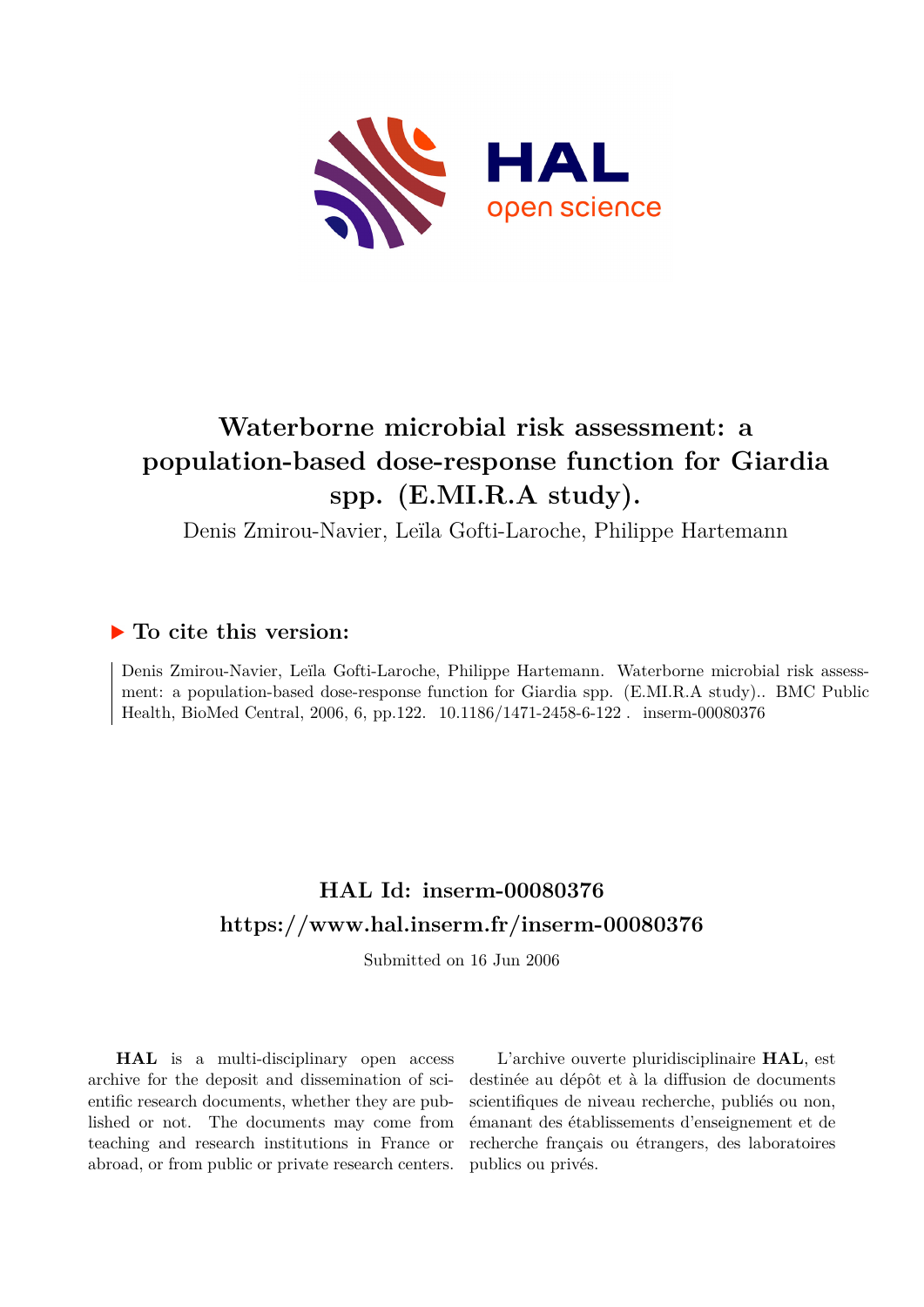# Research article **Contract Contract Contract Contract Contract Contract Contract Contract Contract Contract Contract Contract Contract Contract Contract Contract Contract Contract Contract Contract Contract Contract Contra**

# **Waterborne microbial risk assessment : a population-based dose-response function for** *Giardia spp***. (E.MI.R.A study)** D Zmirou-Navier\*<sup>1</sup>, L Gofti-Laroche<sup>2</sup> and Ph Hartemann<sup>1</sup>

Address: <sup>1</sup>INSERM-ERI 11, Nancy University Medical School – 9 av de la Forêt de Haye, BP 184 – 54505 Vandoeuvre-les-Nancy Cedex, France and <sup>2</sup>Grenoble University Hospital, 38700 La Tronche, France

Email: D Zmirou-Navier\* - Denis.Zmirou@nancy.inserm.fr; L Gofti-Laroche - LGofti-laroche@chu-grenoble.fr; Ph Hartemann - Philippe.Hartemann@medecine.uhp-nancy.fr

\* Corresponding author

Published: 03 May 2006

*BMC Public Health*2006, **6**:122 doi:10.1186/1471-2458-6-122

Received: 19 December 2005 Accepted: 03 May 2006

[This article is available from: http://www.biomedcentral.com/1471-2458/6/122](http://www.biomedcentral.com/1471-2458/6/122)

© 2006Zmirou-Navier et al; licensee BioMed Central Ltd.

This is an Open Access article distributed under the terms of the Creative Commons Attribution License [\(http://creativecommons.org/licenses/by/2.0\)](http://creativecommons.org/licenses/by/2.0), which permits unrestricted use, distribution, and reproduction in any medium, provided the original work is properly cited.

#### **Abstract**

**Background:** Dose-response parameters based on clinical challenges are frequently used to assess the health impact of protozoa in drinking water. We compare the risk estimates associated with *Giardia* in drinking water derived from the dose-response parameter published in the literature and the incidence of acute digestive conditions (ADC) measured in the framework of an epidemiological study in a general population.

**Methods:** The study combined a daily follow-up of digestive morbidity among a panel of 544 volunteers and a microbiological surveillance of tap water. The relationship between incidence of ADC and concentrations of *Giardia* cysts was modeled with Generalized Estimating Equations, adjusting on community, age, tap water intake, presence of bacterial indicators, and genetic markers of viruses. The quantitative estimate of *Giardia* dose was the product of the declared amount of drinking water intake (in L) by the logarithm of cysts concentrations.

**Results:** The Odds Ratio for one unit of dose [OR = 1.76 (95% CI: 1.21, 2.55)] showed a very good consistency with the risk assessment estimate computed after the literature dose-response, provided application of a 20 % abatement factor to the cysts counts that were measured in the epidemiological study. Doing so, a daily water intake of 2 L and a Giardia concentration of 10 cysts/ 100 L, would yield an estimated relative excess risk of 12 % according to the Rendtorff model, against 11 % when multiplying the baseline rate of ADC by the corresponding OR. This abatement parameter encompasses uncertainties associated with germ viability, infectivity and virulence in natural settings.

**Conclusion:** The dose-response function for waterborne Giardia risk derived from clinical experiments is consistent with epidemiological data. However, much remains to be learned about key characteristics that may heavily influence quantitative risk assessment results.

#### **Background**

Infectious organisms resistant to disinfectants, such as protozoa and viruses have caused several outbreaks around the world, including in developed countries. The most noticeable pathogen is *Cryptosporidium* which caused the Milwaukee outbreak [1,2], and several episodes in the US, the UK and Canada [3-6]; but *Giardia lamblia*, the most common intestinal protozoan in the US, is also fre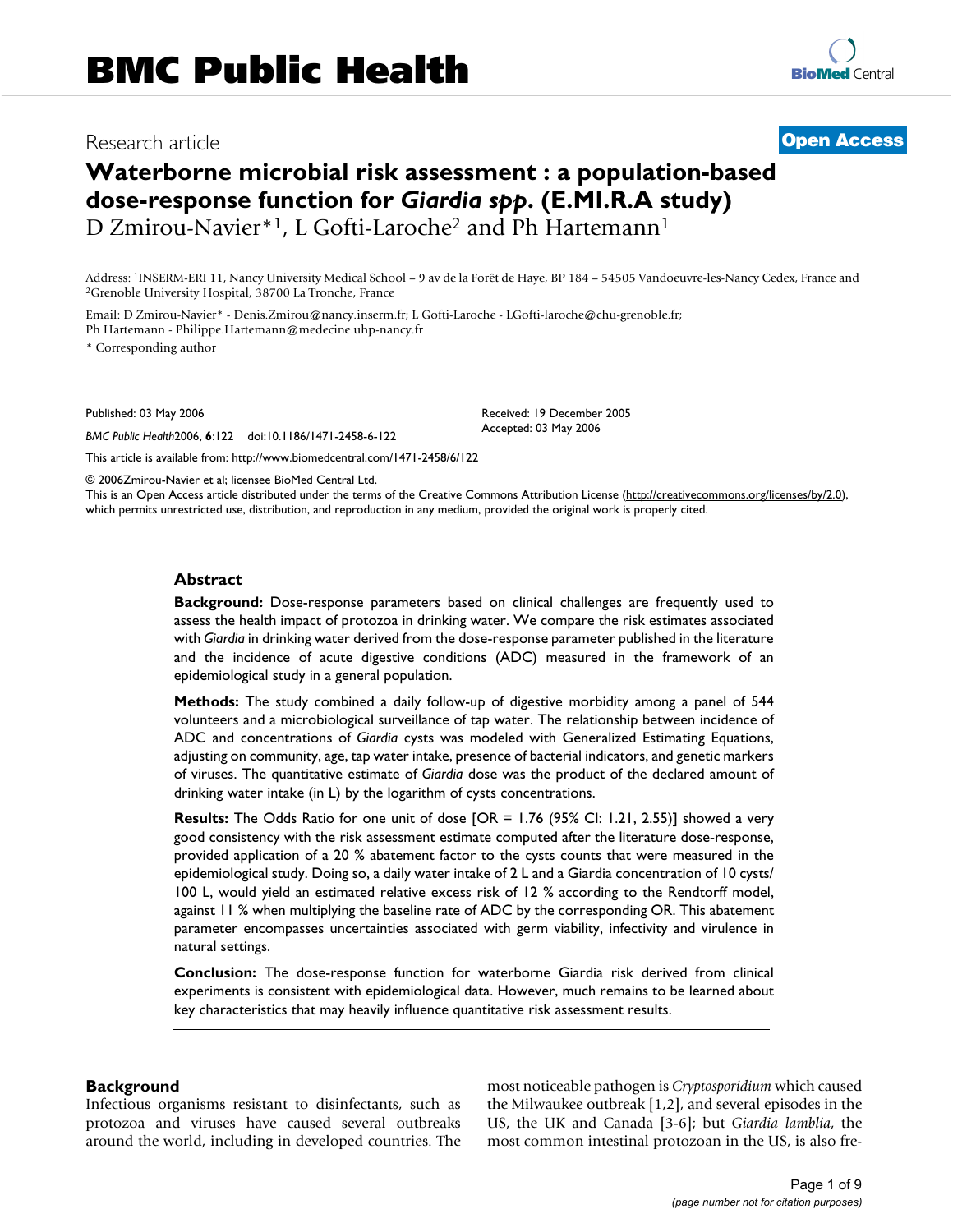quently reported in association with waterborne diseases [7-9]. Cysts may be found in water as a result of fecal contamination from both man and animal. Thus, protozoa pose major challenges to design and maintenance of safe water supplies. Microbial risk assessment is an important tool to manage these risks because it allows water quality standards and other management decisions to be based on quantitative estimates [6,10,11]. The US-EPA, for instance, has recommended that a treatment be provided to ensure that populations are not subject to a yearly risk of infection greater than 10-4 [7,12,13].

The quantitative microbiological risk assessment approach is now well established [9,14-16]. Doseresponse functions have been proposed and reviewed for waterborne pathogenic micro-organisms and for microbial food safety [17-23]. The dose-response functions that are currently used in risk assessment studies for protozoa stem from clinical trials where adult healthy volunteers have been exposed to known amounts of well characterized micro-organisms and followed to ascertain the development of infection (faecal excretion, seroconversion). Rendtorff (1954) [24] and Dupont *et al* (1995) [25] performed controlled human feeding trials respectively for *Giardia lamblia* and *Cryptosporidium parvum* (oo)cysts. The exponential and the beta-Poisson model are commonly used to describe these relationships [9,15,17,22]. They are based on the assumptions of independent, single hit action, and random distribution of the micro-organisms in the inoculum. But it must be kept in mind that infection was measured by cyst excretion, not by symptoms. This experimental approach is faced with severe ethical restrictions that limit trials to healthy adult volunteers. Also, issues regarding strain selection make generalization of such data questionable [9]. Hence, variability related to infectivity of different strains and to the immune response of hosts could not be accommodated. These limitations must be taken into account in risk assessment studies [7].

Epidemiological data offer the advantage of being based on natural infection events, to bear on a variety of host populations and on microorganisms that are found in real life situations [9]. Epidemiological studies have already been used to assess dose-response functions in the context of outbreaks, but serious difficulties are encountered for retrospective exposure assessment. For instance, a risk assessment was conducted on the basis of disease risk parameter estimated after the dose-response model developed by Dupont on healthy human volunteers [25], and compared to the observed attack rates during the Milwaukee *Cryptosporidium* outbreak [1] to derive concentration estimates of the pathogen in drinking water; the results proved consistent with the levels that were found in ice samples (1.4 oocysts/L versus 0.79 oocysts/L) [18,26]. Similar conclusions were drawn in another outbreak in Bradford (UK) [15].

The present work uses epidemiological data collected in a non epidemic setting and compares the risk estimates derived from the published dose-response parameters for *Giardia* to the observed incidence data in a general population exposed to environmental strains of micro-organisms.

# **Methods**

The E.MI.R.A (Epidemiology and MIcrobial Risk Assessment) study was carried out between October 1998 and June 1999, in south-east France. It combined a daily epidemiological follow-up of digestive morbidity among a panel of volunteers, and a microbiological surveillance of drinking water. The E.MI.R.A study design has been described in detail elsewhere [27-29].

# *Health survey*

Briefly, volunteers have been recruited among communities supplied by 4 public water systems (groups 1 to 4), specifically chosen for their raw water vulnerability : one "pristine" groundwater located in a quarstic environment (1); two vulnerable ground watersheds : a quarstic watershed (2), and an unprotected watershed exposed to livestock and community sewage (3); and one surface water : a lake surrounded by human activities (4). Except in the first group whose water was untreated, water was disinfected by chlorine only, hence allowing for presence of chlorine-resistant pathogens despite absence of indicator bacteria. Each participating family completed a selfadministrated daily questionnaire whereby all health problems were to be registered. Morbidity data were retrieved by telephone calls, following a daily  $1/5<sup>th</sup>$  sampling procedure (each working day of the week one fifth of the families were called, thus allowing complete population surveillance on a weekly frequency). This surveillance scheme allowed a continuous description of digestive morbidity incidence, along with outbreaks detection. An "alert" threshold was based on a pilot study data, and was defined as the occurrence of two incident cases of acute digestive conditions in the same community (but not in the same household) during the same 48 hours. To be considered as distinct, a lag greater than 48 hours was required between 2 episodes. A case of *acute digestive conditions* (ADC) was defined as an episode of abdominal pain, nausea, vomiting and/or diarrhea; a case of *diarrheic episode* (DE) was an episode of diarrhea with at least another digestive condition or fever; and a case of *gastro-enteritis* (GE) was an episode of diarrhea with at least another objective sign (fever or vomiting).

E.MI.R.A volunteers were also asked about their drinking water consumption. Data were collected during a week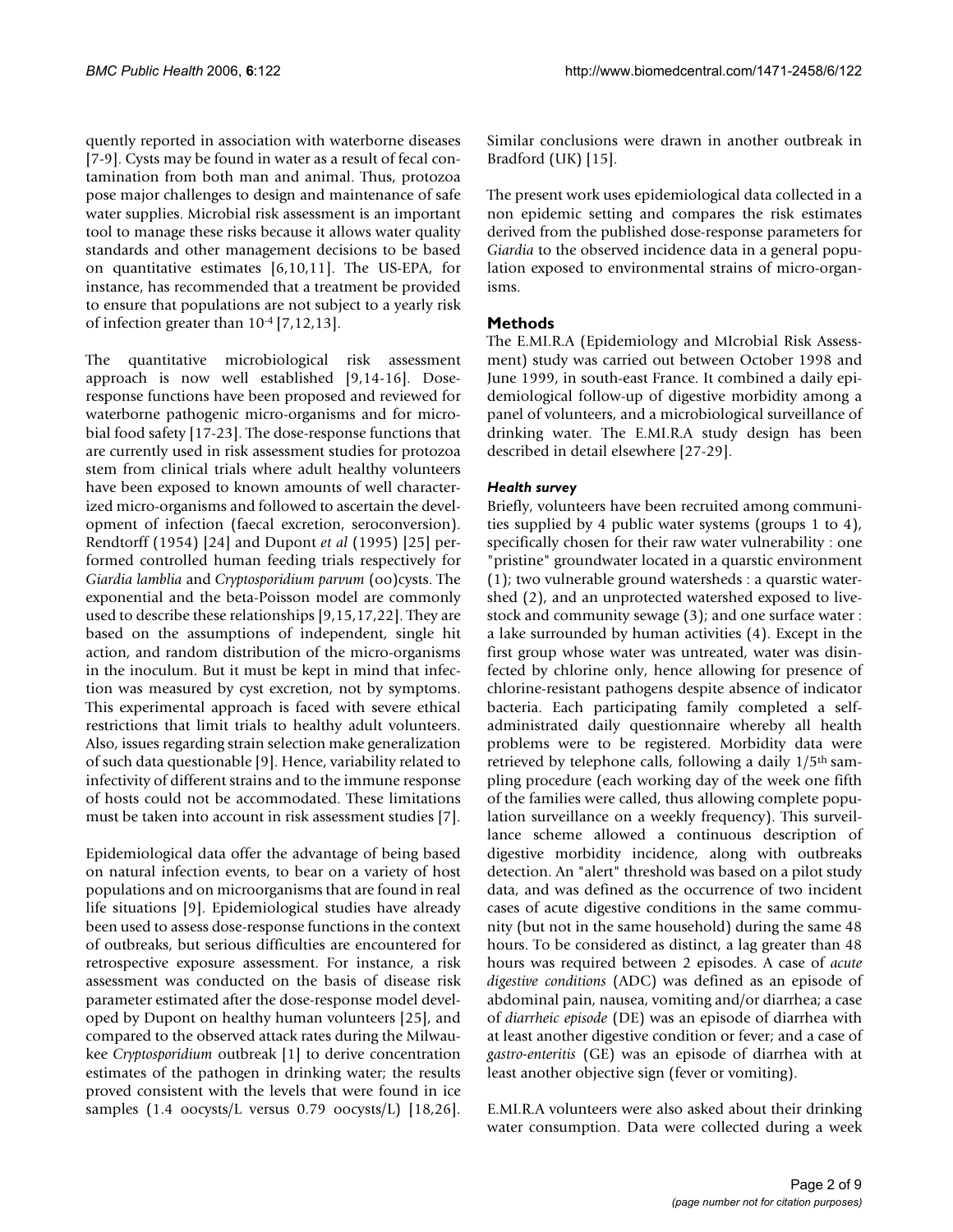day and a week-end day by self-questionnaires that explored tap and bottled water intake, type of usage of tap water (cold/hot, with or without additional product) and the place of water consumption (home, school, work).

### *Water quality survey*

One tap water sample was collected monthly in each study group. Additional tap water samples were also collected in case the alert threshold was exceeded. *Giardia* and *Cryptosporidium* were analyzed after filtration of 100 L of water through a Gelman® Envirochek cartridge. The analytical process used in this study is a modified protocol from the method recommended by the US-EPA [30]; clarification was done by ImmunoMagnetic Separation (IMS) and (oo)cysts enumeration by laser-scanning cytometry (Chemscan). The detection limit was 10 cysts/100 L and the recovery rate averaged 50 percent [31]. Virological quality of water was assessed using RT-PCR for detection of enterovirus, rotavirus and astrovirus [32]. Bacterial analyses were also done to control compliance with drinking water quality regulations (absence of thermotolerant - "faecal"- coliform in 100 ml, of faecal streptococci in 100 ml, and of spores of sulfite-reducing clostridia in 20 ml).

### *Statistical analysis*

Due to the longitudinal design of the study, with repetitive measurements on the same subjects, the relationship between incidence of digestive morbidity and concentrations of protozoa was modeled using Generalized Estimating Equations (GEE), using a logistic link function. Exposure was accommodated as a quantitative variable where "dose" of ingested pathogens was the product of declared individual tap water intake and *Giardia* concentrations (after Ln transformation). To improve exposure ascription, the relationship was tested for different time lags : more or less than 14 days around the corresponding water sample, more or less seven days, and three days; results of the latter exhibited greater associations and are presented hereafter, meaning that only person-times of observation (36% of the data) and cases (32%) that had occurred within 3 days prior to or after the water samples were considered for this analysis. Incidence of ADC rather than DE or GE was chosen as the health endpoint because, while less specific, it is a more sensitive measure of acute digestive morbidity.

The dose-response function that was derived from our epidemiological data was compared to estimates of infectious risks computed after the dose-response curve established by Rendtorff on healthy human volunteers [24]. The latter is an exponential dose-response curve : Pi  $= 1 - exp(-r D)$ , where Pi is the individual daily probability of infection, r is an organism-specific infectivity parameter (host-microorganism interaction), and D is the daily ingested dose of parasites. For *Giardia*, r = 0.02 (95 % confidence interval : 0.0098–0.036) [10]. The dose is computed as  $D = CV$ , where C is the concentration by liter of cysts in tap water (Log transformed), and V is the individual's consumption of un-boiled cold water per day. This model assumes that : (i) pathogens are randomly distributed at the exposure site; (ii) a fraction of the microorganisms ingested survive to cause infection; (iii) the survival of an individual organism is independent of the presence of any other organism [33].

Illness is conditional on infection, and the probability of becoming ill can be written as  $P(ill/dose) = P(ill/inf)$  \* P(inf/dose) [33], where P(inf/dose) is the probability of infection supplied by the Rendorff model, and where P(ill/inf) is the infectivity rate of the germ. Now, risk, ie P(ill/dose), can be directly estimated from our epidemiological data : Risk =  $I_0 \times RR_i$ , where RR<sub>i</sub> is the relative risk associated with "dose" i (water intake × Ln [concentration i]), and  $I_0$  is the baseline incidence rate, i.e. when concentration is zero. (Because the logistic link function was used, RR was computed as an odds ratio OR<sub>i</sub>.) Thus, risks attributable to increasing counts of *Giardia* can be compared across the two estimation procedures. Both risk estimates are not exactly identical, however, because not all detected cysts in our study are viable and infectious, and because not all infected subjects suffer acute digestive conditions. For these reasons, direct comparison of the two risk estimates might be misleading. Consequently, an abatement factor was applied to the cysts counts used with the Rendorff model risk estimate to take these differences into account. Three hypothetical values of this abatement factor are presented: 1/1 (meaning that all detected cysts are infectious and cause digestive conditions), 1/2 (ie half detected cysts are expected to be infectious and to cause digestive conditions), and 1/5 (in other words, 80 % of detected cysts are assumed non infectious or associated with asymptomatic infections). The comparative analysis was undertaken using Monte Carlo simulation with 5000 iterations and Latin Hypercube Sampling, using @Risk 3.5 (Palisade corporation). The Rendorff exponential model r parameter was given a triangle distribution (most likely r value = 0.0198, min = 0.0098, max = 0.036) [10]. The OR distribution values were derived from our study results. Results are expressed in relative excess risks (in %), where the baseline incidence rate  $I_0$  is that observed when the Giardia counts were 0/100 L.

# **Results**

The epidemiological follow-up involved 544 volunteers distributed across the 4 water groups, with 27.5 percent of children (0–14 years old) and 12.1 percent subjects over 60 years old (Table 1). Only four "epidemic alerts" were declared according to our definition, one true outbreak being confirmed (group 3 in February 1999). Throughout the study, the ADC incidence rate was 2.8 cases per per-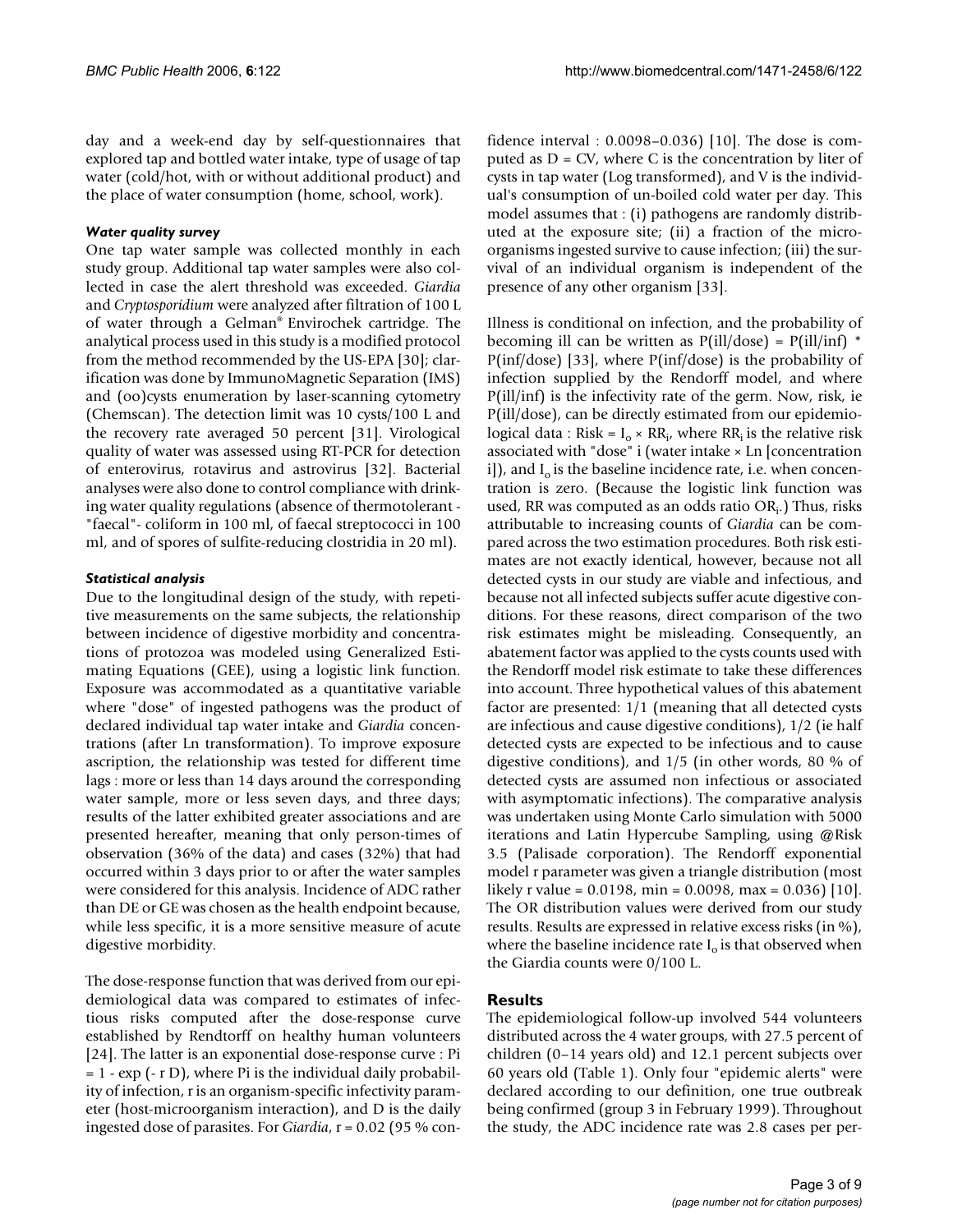|               | Group $I(n = 116)$ | <b>Group 2</b> ( $n = 100$ ) | <b>Group 3</b> ( $n = 100$ ) | <b>Group 4</b> ( $n = 222$ ) |
|---------------|--------------------|------------------------------|------------------------------|------------------------------|
| Sex ratio     | 1.04               | 0.79                         | 0.87                         | l.05                         |
|               |                    | Age structure (%)            |                              |                              |
| $<$ 15 years  | 27.6               | 20.0                         | 26.0                         | 31.5                         |
| $15 - 59$     | 64.6               | 59.0                         | 61.0                         | 58.6                         |
| $>= 60$ years | 7.8                | 21.0                         | 13.0                         | 9.9                          |

**Table 1: Demographics of the population, by study group (n = 538)**

son-year (95 % CI : 2.6–3.0), ranging from 2.0 cases per person-year  $[1.6-2.5]$  to 4.7  $[4.0-5.3]$  according to the study group. The incidence rate of gastro-enteritis was 0.2 cases per person-year. The point estimate of the baseline incident rate of ADC in absence of *Giardia* was 2.4 cases per person-year. Detailed results on the study population and the observed digestive morbidity are presented elsewhere [27-29].

Total tap water intake follows a normal distribution and varies according to season (average in winter = 1.6 L/d, SD  $= 0.7$  L/d; average in spring  $= 1.8$  L/d, SD  $= 0.8$  L/d). For Monte Carlo simulation, we used our data set on unboiled tap water intake (0.8 L/d, 0.3 L/d). Detailed description of daily drinking water consumption of E.MI.R.A volunteers has been published [32].

Thirty two tap water samples were analyzed, provided by the eight monthly routine sampling runs in each community between November 1998 and June 1999. Four additional tap water samples were analyzed because of four "epidemic alerts". Throughout the study, 30.6 percent (11 out of 36) of the samples were positive for at least one protozoan : eight for *Giardia*, and three for *Cryptosporidium*. The maximum concentration recorded was 110 cysts/

**Table 2: Microbiological surveillance of tap water\***

100 L for *Giardia* and 4 oocysts/100 L for *Cryptosporidium*. *Giardia* was found in tap water more often and with higher levels than *Cryptosporidium*. Ten protozoa positive samples out of 11 complied with bacterial criteria (table 2).

The odds ratio (OR) associated with one unit increase of the *Giardia* "dose" is 1.76 (95 % CI : 1.21–2.55) after adjustment on the following covariates : community, age, compliance with bacterial criteria (dummy variable), presence or absence of viral markers for enterovirus and astrovirus (dummy variables) (table 3). Home characteristics, gender, and presence of rotavirus or of *Cryptosporidium* (unfortunately, *Cryptosporidium* data were sparse) showed no association with incidence of ADC. Enterovirus exhibited a paradoxical 'protective' effect. This viral family causes more neurologic than digestive conditions [34; 35] and this statistical artefact is possibly due to enterovirus being mostly present, during this study, when more effective enteric pathogens (*Giardia*, astrovirus [29]) were absent, and conversely.

When comparing the risk estimates derived from the Rendtorff model and from our observations, the best correspondence is found with a 1/5 abatement factor : for

|         | Group I         |         |   |                | Group 2         |          |         | Group 3                  |                 |          | Group 4 |   |             |   |   |           |
|---------|-----------------|---------|---|----------------|-----------------|----------|---------|--------------------------|-----------------|----------|---------|---|-------------|---|---|-----------|
|         | G               | C       | v | В              | G               | c        | v       | В                        | G               | c        | ۷       | В | G           | c | V | в         |
| Run I   | ≺               | <       | < |                | ≺               | ≺        | <       | ٠                        | <               | <        | ≺       |   | ≺           | < | ۰ |           |
| Run 2   | 30              | $\prec$ | ≺ | ۰              | $\overline{10}$ | $\hat{}$ | $\,<$   | ۰                        | ≺               | <        | ٠       |   | ≺           | ≺ | ٠ |           |
| Run 3   | $\hat{}$        | $\prec$ | ≺ | ٠              | $\prec$         | $\hat{}$ | <       | ۰                        | ≺               | $\hat{}$ | ≺       |   | 110         | < | < | ۰         |
| Run 4   | $\overline{10}$ | $\prec$ | ≺ | $\blacksquare$ | 20              | $\prec$  | $\,<$   | ۰                        | 10              | $\hat{}$ | ٠       |   | <           | ≺ | ٠ | ۰         |
| Run 5   | $\prec$         | $\prec$ | ≺ | ٠              | $\prec$         | $\prec$  | ٠       | ۰                        | $\prec$         | ≺        | ٠       |   | ≺           | ≺ | ٠ |           |
| Run 6   | $\prec$         | $\prec$ | ≺ | ٠              | ≺               | $\prec$  | $\prec$ | $\overline{\phantom{a}}$ | <               | 3        | ≺       | ٠ | ≺           |   | ٠ | -         |
| Run 7   | $\overline{10}$ | $\prec$ | ≺ |                | ≺               | ≺        | ٠       | $\ddot{}$                | ≺               | ≺        | ≺       |   | ≺           | ≺ | ٠ | ۰         |
| Run 8   | $\prec$         | $\prec$ | ≺ | ٠              | ≺               | 4        | ≺       | ٠                        | ≺               | ≺        | ≺       | ۰ | $\breve{~}$ | ≺ | ≺ | ٠         |
| Alert I | $\prec$         | ≺       | ≺ | ٠              |                 |          |         |                          |                 |          |         |   |             |   |   |           |
| Alert 2 |                 |         |   |                |                 |          |         |                          |                 |          |         |   | $\breve{~}$ | ≺ | ≺ | $\ddot{}$ |
| Alert 3 |                 |         |   |                |                 |          |         |                          | $\overline{10}$ | <        | ٠       |   |             |   |   |           |
| Alert 4 |                 |         |   |                | $\prec$         | <        | <       | ٠                        |                 |          |         |   |             |   |   |           |

\* < = below detection limit. G = Giardia cysts counts (N per 100 L); C = Cryptosporidium oocysts counts (N per 100 L); V = no detection (<) or detection (+) of viral RNA (enterovirus, rotavirus, or astrovirus); B = compliance (-) or non compliance (+) with bacterial indicators' limit values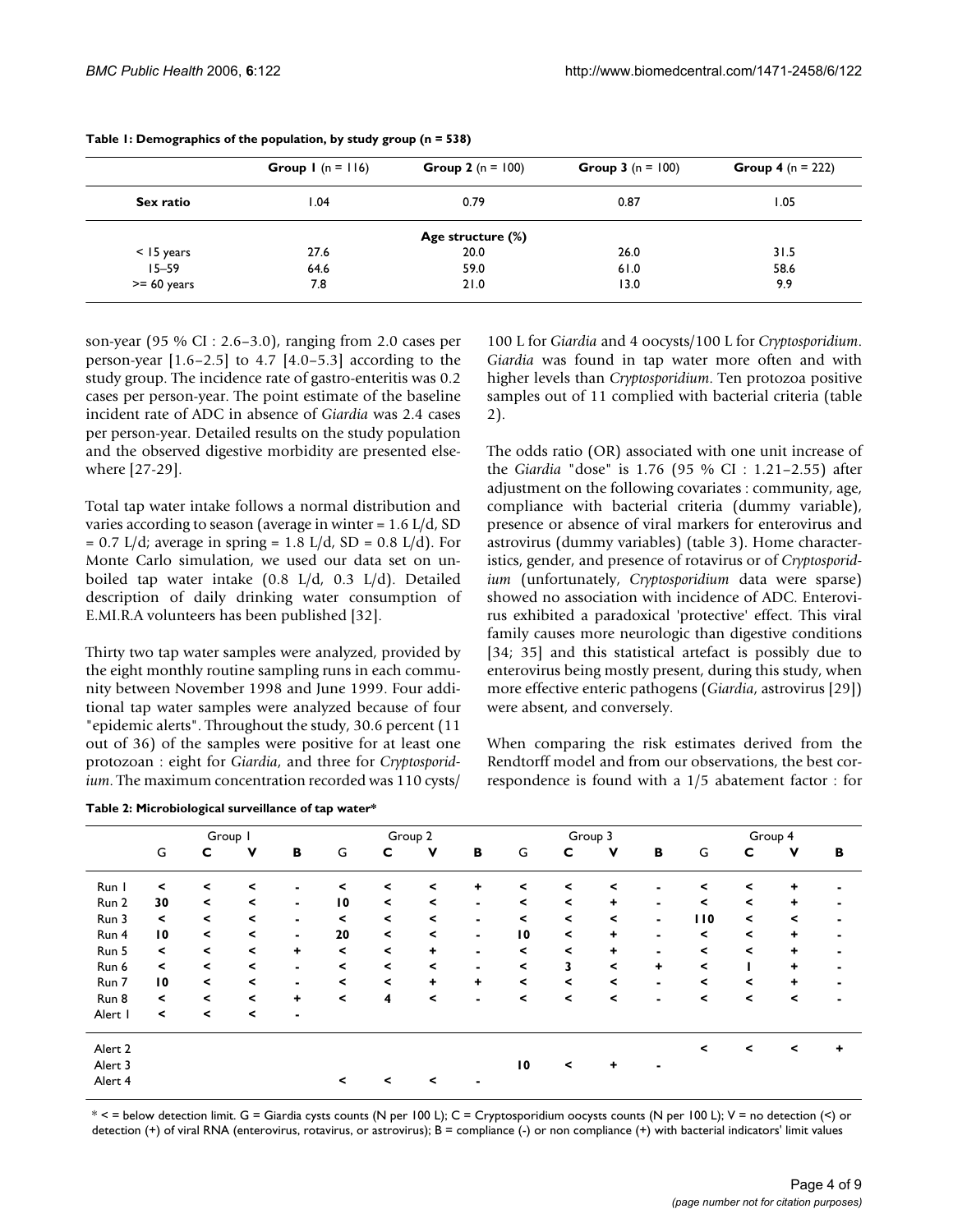| Table 3: Results of the multivariate analysis |  |
|-----------------------------------------------|--|
|-----------------------------------------------|--|

| Variable name               | Odds Ratio<br>95% CI |                 | P value |  |
|-----------------------------|----------------------|-----------------|---------|--|
| Study group (class)         |                      |                 |         |  |
| 2                           | 0.83                 | $[0.65 - 1.06]$ | 0.13    |  |
| 3                           | 1.19                 | $[1.01 - 1.39]$ | 0.03    |  |
| 4                           | 0.84                 | $[0.76 - 0.93]$ | 0.001   |  |
| Age (class)                 |                      |                 |         |  |
| 15–59 years-old             | 0.95                 | $[0.85 - 1.06]$ | 0.36    |  |
| > 60 years-old              | 0.95                 | $[0.82 - 1.11]$ | 0.54    |  |
| <b>Bacterial Compliance</b> | 0.81                 | $[0.64 - 1.02]$ | 0.08    |  |
| Enterovirus RNA (+/-)       | 0.61                 | $[0.46 - 0.80]$ | 0.0003  |  |
| <b>Astrovirus RNA (+/-)</b> | 1.49                 | $[1.16 - 1.90]$ | 0.002   |  |
| V*Ln (Giardia)*             | I.76                 | $[1.21 - 2.55]$ | 0.003   |  |
|                             |                      |                 |         |  |

\* combination of tap water intake and *Giardia* counts : V\*Ln(*Giardia)*  Other non significant variables in the model : Gender, Socioeconomic status, Housing, Rotavirus RNA (+/-) and *Cryptosporidium*  counts

hypothetical Giardia cysts counts ranging between 1 to 200/L (i.e. in the range of measured concentrations), modeled risk values exceed the estimated incidence rate by a factor spanning from 6.5 to 3.0 for a 1/1 abatement factor, and from 3.3 to 1.5 for a 1/2 abatement factor; this ratio did not exceed 1.6 for a 1/5 abatement factor, with values close to 1 for low Giardia concentrations. Assuming a daily water intake of 2 L and a *Giardia* concentration of 10 cysts/100 L, the estimated relative excess risk would be 12 % according to the Rendtorff model (with the 1/5 abatement factor), against 11 % applying the corresponding OR to the baseline rate of ADC in absence of *Giardia* cysts. Figure 1 exhibits risk estimates (expressed in percent increase above the baseline incidence rate, with the 95 % CI limits) from our study results and from the Rendtdorff model values after we applied a 1/5 abatement factor to the cysts counts; given this correction, it shows a good agreement between the two slopes for contamination levels in the domain of observed data (up to 110/L). The underlying assumption in figure 1 is that 20 percent of the detected cysts are capable to induce disease.

### **Discussion**

The hazard that *Giardia* and *Cryptosporidium* pose to communities supplied by surface water has been early recognized by the US legislation, which requires a minimum of three log removal/inactivation of *Giardia* and two log removal of *Cryptosporidium* [36,37]. These objectives were derived in order to ensure that consumers would not be exposed to a risk greater than one per 10 000 individuals per year [11,19]. In the UK, the "Drinking Water Inspectorate" also takes into account *Cryptosporidium* risks, requiring a maximum level of 10 oocysts/100 L. UK regulations also require that water providers perform a risk assessment on their water treatment facilities and implement continuous monitoring for *Cryptosporidium* [38]. In continental Europe, no rules exist to date for *Giardia* or *Cryptosporidium* in drinking water [39].

While risk assessment is an important tool for management of waterborne infectious risks, it is affected by several uncertainties : there are knowledge gaps about pathogens concentrations, and weaknesses in specification of dose-response functions, amongst other factors [8,9,40]. Dose-response data for infection with *Giardia lamblia* were derived from an experiment on healthy adult [24]. Now, healthy adults are not the most important group from a public health perspective [8,41]. The E.MI.R.A study included some sensitive subpopulations (i.e., children, elderly subjects, pregnant women, but not subjects with chronic diseases), which are excluded from experiments for evident ethical reasons. Gerba *et al* assessed that this subgroups represent about 20 percent of the US population [42].

Our survey provided directly drinking water data; so we did not need to formulate additional hypotheses on pathogens survival at early steps of the water supply chain, a critical uncertainty factor in the waterborne microbial risk assessment procedure [8,40]. The detection method we used, however, does not differentiate between live, virulent and non infectious micro-organisms; nor is it strictly specific of human strains of parasites. On the other side, the imperfect recovery of cysts from water samples may allow for some cysts counts underestimation. The recovery rate of 50 % of the technique we used had not been assessed in a different framework than that of the present study [31], but it stands in the range of values that were published using the same U.S. Environmental Protection Agency method 1623, in the low side [43]. Given these different factors, only a fraction of the detected parasites are viable, infectious and virulent to humans. Several measures of viability have been proposed in the literature, such as germ morphology, *in vitro* excystation assays, infectivity tests in animal or cellular models [8,44,45]. No assay on viability/infectivity was conducted within the E.MI.R.A framework. Teunis *et al* reported that *Giardia* cysts shedding might occur at very low infectious doses (3–10 cysts) [8]. In our study, *Giardia* cysts were found at non negligible levels in tap water (10, 20, 30 and 110 cysts per 100 L).

Other critical issues in exposure assessment should also be discussed. We hypothesised, in this analysis, that one water sample represented the average parasitical quality of water during 7 days (day of sampling and 3 days about). Backing this assumption, a Canadian study showed small differences in *Giardia* cysts counts along consecutive days [[46\]](#page-8-0). It was conducted in highly polluted surface water, however, and whether this observation applies in the low contamination level of the present study is unclear. While we are not aware of published papers describing short term variability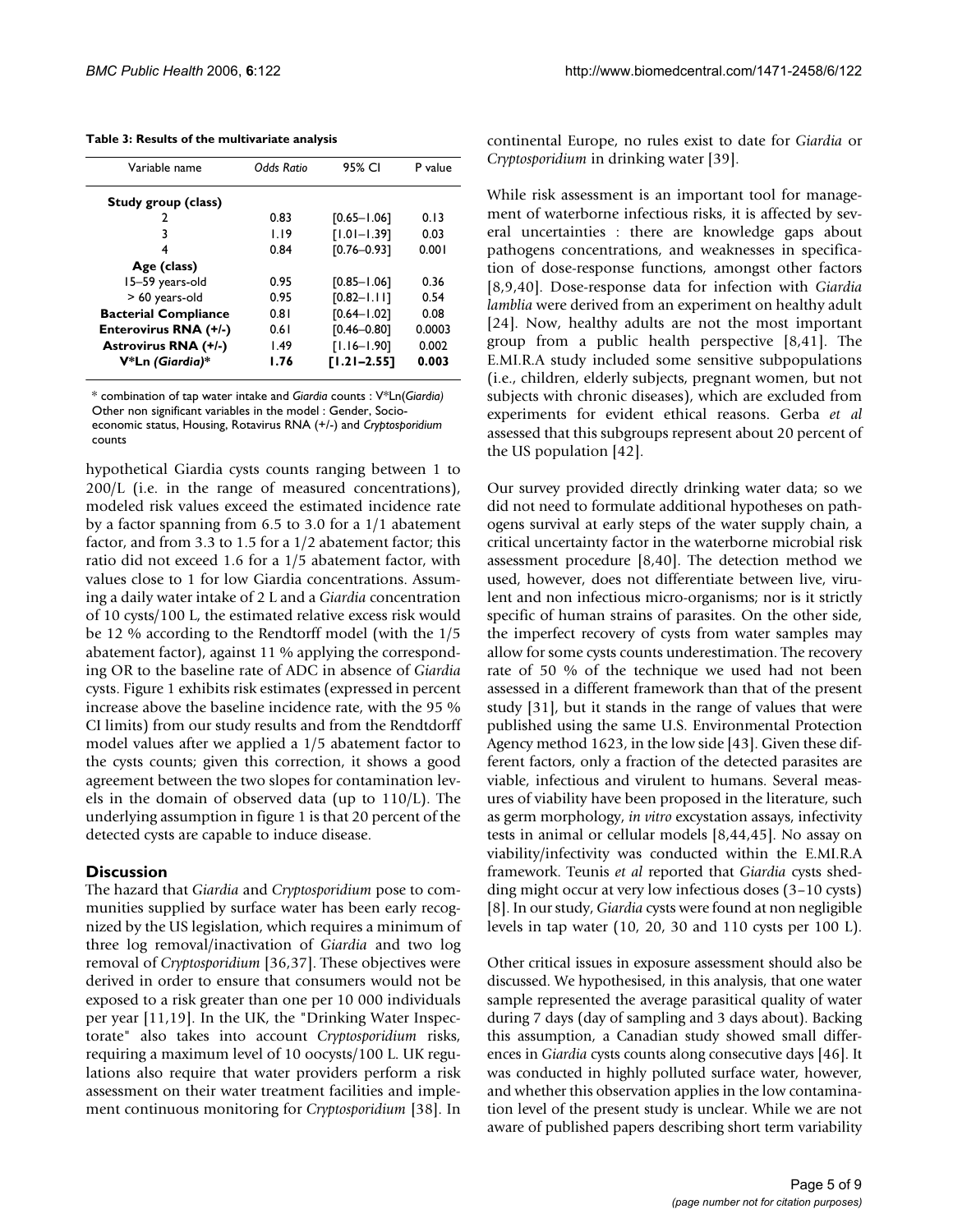

Relative excess risk (in %, and 95% confidence intervals) attributable to Giardia counts in tap water : comparison of results derived from the E.MI.R.A observations (in blue) and from the experimental exponential model (in red) after application of a 20 % abatement factor

of (oo)cysts concentrations in ground or surface water used for drinking water, seasonality has been assessed in several studies, with uneven findings according to watershed vulnerability and to the time pattern of contaminants discharge into surface water [47-51]. Hence, the time representativity of our water samples is not fully characterised despite our repetitive sampling. The latency for *Giardia* infection and disease is commonly reported to be comprised between one and 14 days. Thus, the seven days morbidity period we chose might be incomplete; it showed the best statistical associations, however, compared to 2 weeks or one month sampling frames. Exposure to waterborne pathogens depends upon infectious micro-organisms concentration, but also on the amount of water that is ingested. Most risk assessment studies use 2 L as the default value for daily drinking water intake. Here, we applied the consumption values that were declared by the study volunteers for un-boiled tap water. Finally, one cannot rule out some degree of confounding of the effect attributed to *Giardia* due to concomitant presence of other pathogens, a situation that occurred during the true outbreak that was observed during the study. It should be noted that our risk estimates for *Giardia* are adjusted for other measured concomitant pathogens. In a recent report of the large Bergen waterborne giardiasis outbreak, Norway, the authors underline how difficult it may be to assign cases to a given pathogen, even using sophisticated *Giardia* and *Cryptosporidium* genotyping, both of cases stools and water samples [52,53]. The two protozoans were not found concomitantly in our study, however, but this might be partly explained by imperfect recoveries.

It is reasonable to think that the association between digestive morbidity and *Giardia* exposure differs according to age. Unfortunately, we could not assess this heterogeneity, because of lack of statistical power, the reason why we split our data in only three age categories. The literature does not provide such information either and this calls for further research. Our risk estimates for *Giardia* are consistent with those derived after the Rendtorff model provided that we down-weight the measured germ counts by a 1/5 factor. This parameter encompasses several dimensions: (i) the recovery rate of the analytical techniques is not 100 percent (with the Gelman® protocol used here this rate averages 50 percent); (ii) some detected cysts might be non viable and non infectious to humans; (iii) some infected subjects might be asymptomatic. It is difficult, and out of the scope of this study, to devise what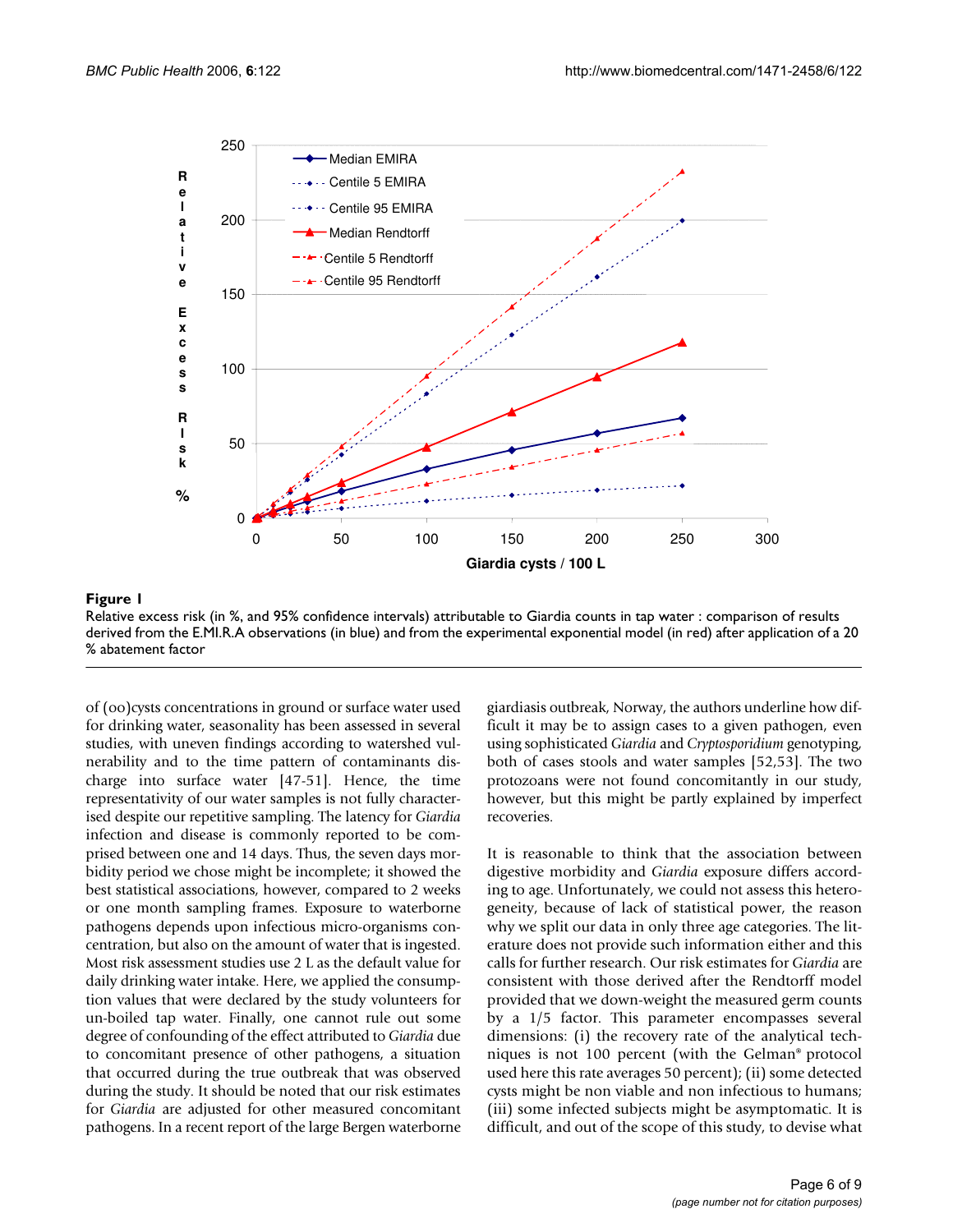role these different factors play, in the net estimated 20 percent weigh. For instance, one could hypothesise that the incidence rate could have been greater in this general population, because the viability and infectivity characteristics of the pathogens in the natural environment might be larger than those assayed in the Rentdorff experience. In their 1991 work, Le Chevallier *et al* had found that 13.3 percent of the detected cysts had a viable morphology [44]. A probability of disease, when infected, of about 70 percent (95 % CI : 35–100) has been assessed for *Cryptosporidium* [\[54](#page-8-1)] and 37 % of oocysts found in six US watersheds showed viable and infectious [36]. For *Giardia*, symptomatic infection proportions have been reported ranging between 50 % and 67 %, and as high as 91 % [7]. On the other hand, there might be some degree of population immunity, associated with the prevalence of cysts in drinking water [55,56]

While substantial efforts are ongoing to improve risk assessment of *Cryptosporidium*, because of its well established virulence for immunocompromised subjects, fewer risk assessment data concern *Giardia*. The E.MI.R.A study had been designed to deal with the 2 protozoa, but presence of *Cryptosporidium* in tap water of our French communities was too rare an event for analysis. Evidence of consistency between estimated and observed germ counts after the Milwaukee *Cryptosporidium* outbreak also gives some support to the validity of risk parameters that were computed through clinical infection assays; we suggest, however, that studies along the same rationale as the E.MI.R.A. study could be designed to assess dose-response functions for this pathogen in a non-epidemic context, because waterborne exposure to protozoa may result in sporadic cases and not necessarily in outbreak situations, as it was seen in the present study. In an Australian study in Sydney, raw and finished water were contaminated by *Cryptosporidium* and *Giardia* without discernable increases in illness in the general population [57]. It is well known, however, that only a very small fraction of individuals with acute digestive conditions ask for medical attention and are adequately diagnosed and registered [[5](#page-7-0)].

#### **Conclusion**

Quantitative microbial risk assessment is a useful tool for the management of waterborne infectious risks. This study, conducted in a general population in a natural setting, suggests that the exponential model for waterborne *Giardia* risk derived from clinical experiments is consistent with epidemiological data. However, much remains to be learned about key characteristics that may heavily influence quantitative risk assessment results, such as germ viability, infectivity and virulence, or analytical recovery performances in natural environments.

#### **Competing interests**

The author(s) declare that they have no competing interests

### **Authors' contributions**

D. Zmirou-Navier designed the study and participated in writing the manuscript. L. Gofti-Laroche conducted the study, performed the statistical analysis and participated in writing the manuscript. Ph Hartemann helped to draft the manuscript. All authors read and approved the final manuscript.

#### **Acknowledgements**

Financial support to this study was provided by the Central Laboratory of Veolia Waters, the French Ministry of Environment (research program 'Health and Environment'), and the French Water Agencies. The authors thank L. Belleville and A. Guilloud, from the local services of the Ministry of Health; Pr J-M Seigneurin, Dr B. Gratacap-Cavallier and O. Genoulaz, from the Molecular Medical Virology Laboratory of Grenoble University Hospital; Dr P. Chevallier and Mrs Bouvier, from the Regional Laboratory of Water Analysis, Veronique Dille from Veolia Waters and Franck Balducci from the Public health Laboratory of Grenoble Medical School, for their technical assistance. Authors are especially grateful to Eric Da Silva from CAREPS, Grenoble, who was in charge of the phone calls for the health survey.

#### **References**

- MacKenzie WR, Hoxie NJ, Proctor ME, Gradus MS, Blair KA, Peterson DE, Kazmierczak JJ, Addiss DG, Fox KR, Rose JB: A massive **outbreak in Milwaukee of** *Cryptosporidium* **[infection trans](http://www.ncbi.nlm.nih.gov/entrez/query.fcgi?cmd=Retrieve&db=PubMed&dopt=Abstract&list_uids=7818640)[mitted through the public water supply.](http://www.ncbi.nlm.nih.gov/entrez/query.fcgi?cmd=Retrieve&db=PubMed&dopt=Abstract&list_uids=7818640)** *N Engl J Med* 1994, **331:**161-167.
- 2. Eisenberg JNS, Lei X, Hubbard AH, Brookhart MA, Colford JM: **[The](http://www.ncbi.nlm.nih.gov/entrez/query.fcgi?cmd=Retrieve&db=PubMed&dopt=Abstract&list_uids=15615916) role of disease transmision and conferred immunity in out[bearks: analysis of the 1993 Cryptosporidium outbreak in](http://www.ncbi.nlm.nih.gov/entrez/query.fcgi?cmd=Retrieve&db=PubMed&dopt=Abstract&list_uids=15615916) [Milwaukee, Wisconsin.](http://www.ncbi.nlm.nih.gov/entrez/query.fcgi?cmd=Retrieve&db=PubMed&dopt=Abstract&list_uids=15615916)** *Am J Epidemiol* 2005, **161:**62-72.
- 3. Frost FJ, Fea E, Gilli G, Biorci F, Muller TM, Craun GF, Calderon RL: **Serological evidence of** *Cryptosporidium* **[infections in south](http://www.ncbi.nlm.nih.gov/entrez/query.fcgi?cmd=Retrieve&db=PubMed&dopt=Abstract&list_uids=10959948)[ern Europe.](http://www.ncbi.nlm.nih.gov/entrez/query.fcgi?cmd=Retrieve&db=PubMed&dopt=Abstract&list_uids=10959948)** *Eur J Epidemiol* 2000, **16:**385-390.
- 4. Goldstein ST, Juranek DD, Ravenholt O, Hightower AW, Martin DG, Mesnik JL, Griffiths SD, Bryant AJ, Reich RR, Herwaldt BL: **[Crypt](http://www.ncbi.nlm.nih.gov/entrez/query.fcgi?cmd=Retrieve&db=PubMed&dopt=Abstract&list_uids=8602703)[osporidiosis: an outbreak associated with drinking water](http://www.ncbi.nlm.nih.gov/entrez/query.fcgi?cmd=Retrieve&db=PubMed&dopt=Abstract&list_uids=8602703) [despite state-of-the art water treatment.](http://www.ncbi.nlm.nih.gov/entrez/query.fcgi?cmd=Retrieve&db=PubMed&dopt=Abstract&list_uids=8602703)** *Ann Intern Med* 1996, **124:**459.
- <span id="page-7-0"></span>5. Perz JF, Ennever FK, Le Blancq SM: *Cryptosporidium* **[in tap water.](http://www.ncbi.nlm.nih.gov/entrez/query.fcgi?cmd=Retrieve&db=PubMed&dopt=Abstract&list_uids=9482504)** *Am J Epidemiol* 1998, **147(3):**289-301.
- Krewski D, Balbus J, Butler-Jones D, Haas CN, Isaac-Renton J, Roberts KJ, Sinclair M: **Managing the microbiological risks of drinking water.** *J Toxicol Environ Health, Part A* 2004, **67:**1591-1617.
- 7. Rose JB, Haas CN, Regli S: **[Risk assessment and control ofwater](http://www.ncbi.nlm.nih.gov/entrez/query.fcgi?cmd=Retrieve&db=PubMed&dopt=Abstract&list_uids=2029038)[borne Giardiasis.](http://www.ncbi.nlm.nih.gov/entrez/query.fcgi?cmd=Retrieve&db=PubMed&dopt=Abstract&list_uids=2029038)** *Am J Public Health* 1991, **81:**709-713.
- 8. Teunis PFM, Medema GJ, Kruidenier L, Havelaar AH: **Assessment of the risk of infectionby** *Cryptosporidium* **or** *Giardia* **in drinking** water from a surface water source. **31(6):**1333-1346.
- 9. Haas CN, Rose JB, Gerba CP: **Quantitative microbial riskassessment.** John Wiley & Sons, Inc., New York; 1999.
- 10. Rose JB, Gerba CP: **Use of risk assessment for development of microbial standards.** *Wat Sci Techn* 1991, **24(2):**29-34.
- 11. Neumann DA, Foran JA: **Assessing the risk associated with** exposure to waterborne pathogens : an expert panel's<br>report on risk assessment. *J Food Protection* 1997, report on risk assessment. **60(11):**1426-1431.
- 12. Macler BA, Regli S: **Use of microbial risk assessment in setting US drinking water standards.** *Int J Food Microbiol* 1993, **18:**254-256.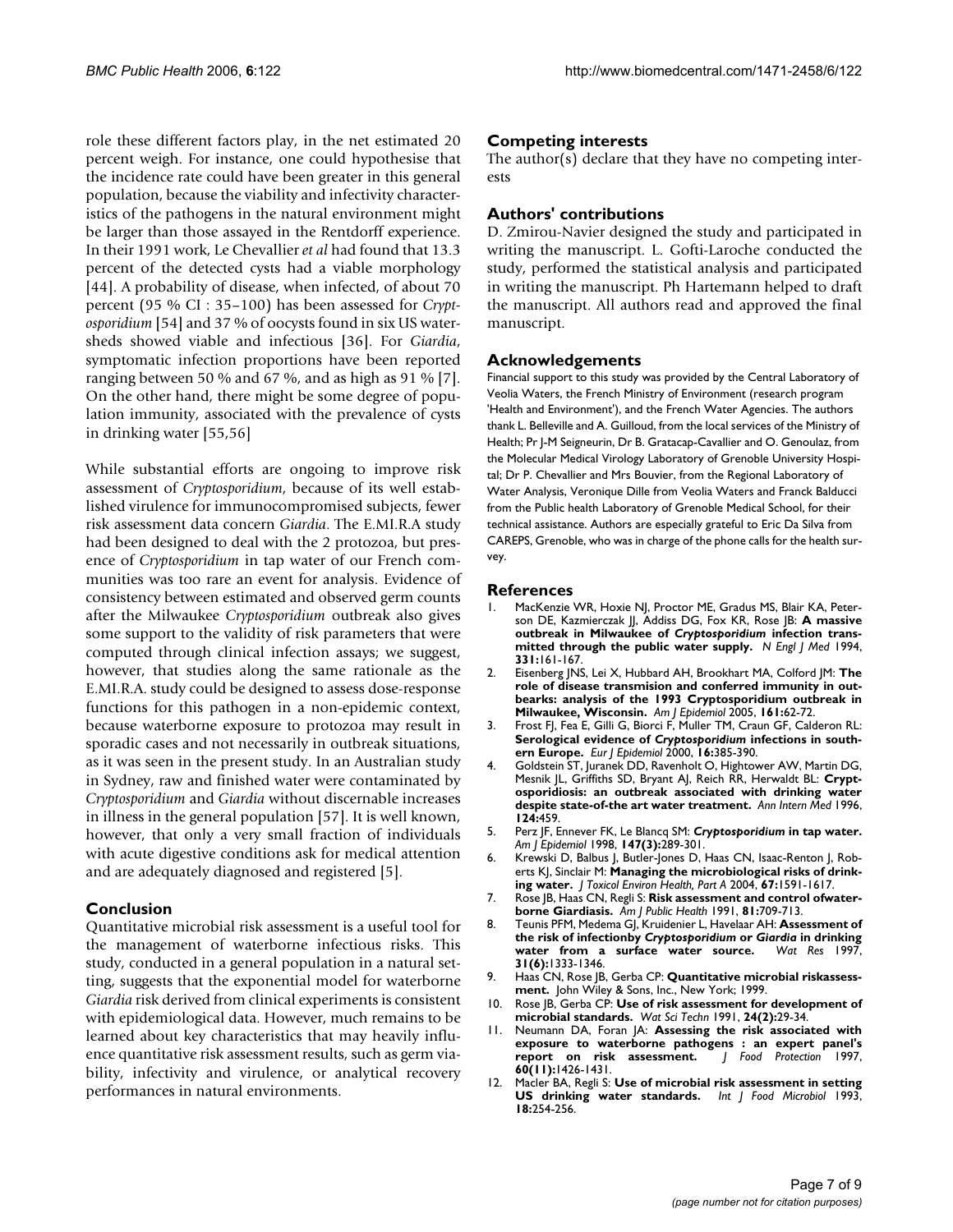- 13. Hunter PR, Payment P, Ashbolt N, Bartram J: **Assessment of risk.** In *Assessing Microbial Safety of Drinking Water: Improving Approaches and Methods* OECD, WHO, Geneva; 2003.
- National Academy of Sciences Safe drinking water committee: Drink**ing water and health.** Washington DC : Natl Acad Press; 1977.
- 15. Haas CN: **Epidemiology, microbiology, and risk assessment of waterborne pathogens including** *Cryptosporidium***.** *J Food Protection* 2000, **63(6):**827-831.
- 16. Rose JB: **Waterborne pathogens : assessing health risks.** *Health Environ Digest* 1993, **7(3):**1-3.
- 17. Haas CN: **[Estimation of risk due to low doses of micro-organ](http://www.ncbi.nlm.nih.gov/entrez/query.fcgi?cmd=Retrieve&db=PubMed&dopt=Abstract&list_uids=6637984)[isms : a comparison of alternatives methodologies.](http://www.ncbi.nlm.nih.gov/entrez/query.fcgi?cmd=Retrieve&db=PubMed&dopt=Abstract&list_uids=6637984)** *Am J Epidemiol* 1983, **118(4):**573-582.
- 18. Haas CN: **Quantifying microbiological risks.** In *Safety of water disinfection : balancing chemical and microbiological risks* Edited by: Craun GF. ILSI Press, Washington DC; 1993:389-398.
- 19. Haas CN, Rose JB, Gerba C, Regli S: **[Risk assessement of virus in](http://www.ncbi.nlm.nih.gov/entrez/query.fcgi?cmd=Retrieve&db=PubMed&dopt=Abstract&list_uids=8259444) [drinking water.](http://www.ncbi.nlm.nih.gov/entrez/query.fcgi?cmd=Retrieve&db=PubMed&dopt=Abstract&list_uids=8259444)** *Risk Analysis* 1993, **13(5):**545-552.
- 20. Regli S, Rose JB, Haas CN, Gerba CP: **Modeling risk from** *Giardia* **and viruses in drinking water.** *JAWWA* 1991, **83:**76-84.
- 21. Vose DJ: **[The application of quantitative risk assessment to](http://www.ncbi.nlm.nih.gov/entrez/query.fcgi?cmd=Retrieve&db=PubMed&dopt=Abstract&list_uids=9709243) [microbial food safety.](http://www.ncbi.nlm.nih.gov/entrez/query.fcgi?cmd=Retrieve&db=PubMed&dopt=Abstract&list_uids=9709243)** *J Food Prot* 1998, **61(5):**640-648.
- 22. Haas CN, Crockett CS, Rose JB, Gerba CP, Fazil AM: **Assessing the risk posed by oocysts in drinking water.** *JAWWA* 1996:131-136.
- 23. Teunis PFM, Haavelar AH: **[The Beta Poisson dose-response](http://www.ncbi.nlm.nih.gov/entrez/query.fcgi?cmd=Retrieve&db=PubMed&dopt=Abstract&list_uids=11051074) [model is not a single-hit model.](http://www.ncbi.nlm.nih.gov/entrez/query.fcgi?cmd=Retrieve&db=PubMed&dopt=Abstract&list_uids=11051074)** *Risk Analysis* 2000, **20(4):**513-520.
- 24. Rendtorff RC: **[The experimental transmission of human intes](http://www.ncbi.nlm.nih.gov/entrez/query.fcgi?cmd=Retrieve&db=PubMed&dopt=Abstract&list_uids=13138586)[tinal protozoan parasites. 1. Giardia cysts given in capsules.](http://www.ncbi.nlm.nih.gov/entrez/query.fcgi?cmd=Retrieve&db=PubMed&dopt=Abstract&list_uids=13138586)** *Am J Hyg* 1954, **59:**209.
- 25. Dupont HL, Chappell CL, Sterling CR, Okhuysen PC, Rose JB, akubowski W: **The infectivity of** *Cryptosporidium parvum* **[in](http://www.ncbi.nlm.nih.gov/entrez/query.fcgi?cmd=Retrieve&db=PubMed&dopt=Abstract&list_uids=7870140) [healthy volunteers.](http://www.ncbi.nlm.nih.gov/entrez/query.fcgi?cmd=Retrieve&db=PubMed&dopt=Abstract&list_uids=7870140)** *N Engl J Med* 1995, **332(13):**855-859.
- 26. Haas CN, Rose JB: **Reconciliation of microbial risk modelsand outbreak epidemiology : the case of the Milwaukee outbreak.** *Proc Ann Conf AWWA. New York* :517-522. 5–9 June 1994
- 27. Gofti-Laroche L, Gratacap-Cavailler B, Genoulaz O, Joret JC, Hartemann Ph, Seigneurin JM, Zmirou D: **A new analytical tool toassess health risks associated with the virological quality of drinking water [EMIRA Study].** *Water Sc Technol* 2001, **43:**39-48.
- 28. Gofti-Laroche L, Joret JC, Demanse D, Zmirou D: **Health risks and parasitical quality of water (E.MI.R.A Study).** *JAWWA* 2003, **95(5):**162-172.
- 29. Gofti-Laroche L, Gratacap-Cavallier B, Demanse D, Genoulaz O, Seigneurin JM, Zmirou D: **Are waterborne astrovirus implicated in acute digestive morbidity (E.MI.R.A study) ?** *J Clinical Virol* 2003, **27(1):**74-82.
- 30. US-EPA: **Method 1623:** *Cryptosporidium* **and** *Giardia* **in water by filtration/IMS/IFA.** Publication EPA-821-R-99-006. U.S. Environmental Protection Agency Office of Water, Washington DC; 1999.
- 31. Cervantes P, Robert C, Mennecart V, Compagno B, Joret JC: **Impact of three types of cartridges on the recovery of the detection methode of Cryptosporidiumand Giardia.** *J Europ Hydrologie* 1997, **28(2):**155-172.
- 32. Gofti-Laroche L, Potelon JL, Da Silva E, Zmirou D: **Description de la consommation d'eau de boisson en France a l'usage des épidémiologistes et évaluateurs du risque (étude E.MI.R.A.).** *Rev Epidemiol Santé Publique* 2001, **5:**411-422.
- 33. Teunis PFM, Nagelkerke NJD, Hass CN: **[Dose response Models](http://www.ncbi.nlm.nih.gov/entrez/query.fcgi?cmd=Retrieve&db=PubMed&dopt=Abstract&list_uids=10765461) Gastroenteritis.** Risk Analysis 1999, **19(6):**1251-1260.
- 34. Payment P, Hunter PR: **Endemic and epidemic infectious intestinal disease and its relationship to drinking water.** In *Water quality – Guidelines, standards and health: Assessment of risk and risk management for water-related infectious disease (2001)* Edited by: Fewtrell L, Bartram J. World Health Organization. ISBN 92 4 154533 X.
- 35. Gantzer C, Lucena F, Schwartzbrod L, Jofre J: **Indicateursde contamination virale du milieu hydrique: mythe ou réalité?** *Virologie* 1998, **2:**117-125.
- 36. LeChevallier MW, Di Giovanni GD, Clancy JL, Bukhari Z, Bukhari S, Rosen JS, Sobrinho J, Frey MM: **Comparison of method 1623 and cell culture-PCR for detection of** *Cryptosporidium* **spp. in souce waters.** *App Environ Microbiol* 2003, **69:**971-979.
- 37. US-EPA. Office of ground water and drinking water: **Guidance manual for compliance with the filtration and disinfection**

**requirements for public water systems using surface water sources.** *EPA report n°570/9-29-018, Washington DC* 1991.

- 38. Barrell RA, Hunter PR, Nichols G: **[Microbiological standards for](http://www.ncbi.nlm.nih.gov/entrez/query.fcgi?cmd=Retrieve&db=PubMed&dopt=Abstract&list_uids=10743312) [water and their relationship to health risk.](http://www.ncbi.nlm.nih.gov/entrez/query.fcgi?cmd=Retrieve&db=PubMed&dopt=Abstract&list_uids=10743312)** *Commun Dis Public Health* 2000, **3(1):**8-13.
- 39. **Council Directive 98/83/EC of 3 November 1998 on the quality of water intended for human consumption.** *Official Journal L 330 of 05.12.1998* .
- 40. Fewtrell L, Macgill SM, Kay D, Casemore D: **Uncertainties in risk assessment for the determination of drinking water pollutant concentrations :***Cryptosporidium* **case study.** *Wat Res* 2001, **35(2):**441-447.
- 41. US-EPA: **Report to congress.** *EPA studies on sensitive subpopulations and drinking water contaminants* 2000 [\[http://www.epa.gov/ogwdw/](http://www.epa.gov/ogwdw/standard/rtc_sensubpops.pdf) [standard/rtc\\_sensubpops.pdf\]](http://www.epa.gov/ogwdw/standard/rtc_sensubpops.pdf).
- 42. Gerba CP, Rose JB, Haas CN: **[Sensitive populations : who is at](http://www.ncbi.nlm.nih.gov/entrez/query.fcgi?cmd=Retrieve&db=PubMed&dopt=Abstract&list_uids=8856378) [the greater risk ?](http://www.ncbi.nlm.nih.gov/entrez/query.fcgi?cmd=Retrieve&db=PubMed&dopt=Abstract&list_uids=8856378)** *Int J Food Microbiol* 1996, **30(1–2):**113-123.
- 43. Hu J, Feng Y, Leong Ong S, Jern Ng W, Song L, Tan X, Chu X: **Improvement of recoveries for the determination of proto[zoa Cryptosporidium and Giardia in water using method](http://www.ncbi.nlm.nih.gov/entrez/query.fcgi?cmd=Retrieve&db=PubMed&dopt=Abstract&list_uids=15279936) [1623.](http://www.ncbi.nlm.nih.gov/entrez/query.fcgi?cmd=Retrieve&db=PubMed&dopt=Abstract&list_uids=15279936)** *J Microbiol Methods* 2004, **58:**321-325.
- 44. Le Chevallier MW, Norton WD, Lee RG: *Giardia* **and** *Cryptosporidium* **[in filtered drinking water supplies.](http://www.ncbi.nlm.nih.gov/entrez/query.fcgi?cmd=Retrieve&db=PubMed&dopt=Abstract&list_uids=1768135)** *Appl Environ Microbiol* 1991, **57(9):**2617-2621.
- 45. Di Giovanni GD, LeChevallier MW: **Quantitative-PCR assessment of cryptosporidium parvum celle culture infection.** *Applied Environ Microbiol* 2005, **71(3):**1495-2005.
- <span id="page-8-0"></span>46. Payment P, Berte A, Fleury C: **Sources of variation in isolating rate of** *Giardia lamblia* **[cysts and their homogeneous distribu](http://www.ncbi.nlm.nih.gov/entrez/query.fcgi?cmd=Retrieve&db=PubMed&dopt=Abstract&list_uids=9246746)[tion in river water entering a water treatment plant.](http://www.ncbi.nlm.nih.gov/entrez/query.fcgi?cmd=Retrieve&db=PubMed&dopt=Abstract&list_uids=9246746)** *Can J Microbiol* 1997, **43:**687-689.
- 47. Hörman A, Rimhanen-Finne R, Maunula L, von Bonsdorff CH, Torvela N, Heikinheimo A, Hanninen ML: *Campylobacter* **spp.** *Giardia* **spp.***Cryptosporidium* **[spp., Noroviruses, and indicator organ](http://www.ncbi.nlm.nih.gov/entrez/query.fcgi?cmd=Retrieve&db=PubMed&dopt=Abstract&list_uids=14711629)[isms in surface water in South Western Finland, 2000–2001.](http://www.ncbi.nlm.nih.gov/entrez/query.fcgi?cmd=Retrieve&db=PubMed&dopt=Abstract&list_uids=14711629)** *Appl Environ Microbiol* 2004, **70(1):**87-95.
- Wallis PM, Erlandsen SL, saac-Renton JL, Olson ME, Robertson WJ, van Keulen H: **Prevalence of** *Giardia* **cysts and** *Cryptosporidium* **oocysts and characterization of** *Giardia* **[spp. isolated from](http://www.ncbi.nlm.nih.gov/entrez/query.fcgi?cmd=Retrieve&db=PubMed&dopt=Abstract&list_uids=8702271)** [drinking water in Canada.](http://www.ncbi.nlm.nih.gov/entrez/query.fcgi?cmd=Retrieve&db=PubMed&dopt=Abstract&list_uids=8702271) **62:**2789-2797.
- 49. Robertson LJ, Gjerde B: **Occurrence of** *Cryptosporidium* **oocysts and** *Giardia* **[cysts in raw waters in Norway.](http://www.ncbi.nlm.nih.gov/entrez/query.fcgi?cmd=Retrieve&db=PubMed&dopt=Abstract&list_uids=11680772)** *Scand J Public Health* 2001, **29:**200-207.
- 50. Bodley-Tickell AT, Kitchen SE, Sturdee AP: **Occurrence of** *Cryptosporidium* **[in agricultural surface waters.](http://www.ncbi.nlm.nih.gov/entrez/query.fcgi?cmd=Retrieve&db=PubMed&dopt=Abstract&list_uids=12044087)** *Water Res* 2002, **36:**1880-1886.
- 51. Hashimoto A, Kunikane S, Hirata T: **[Prevalence of Cryptosporid](http://www.ncbi.nlm.nih.gov/entrez/query.fcgi?cmd=Retrieve&db=PubMed&dopt=Abstract&list_uids=11827314)[ium oocysts and Giardia cysts in the drinking water supply in](http://www.ncbi.nlm.nih.gov/entrez/query.fcgi?cmd=Retrieve&db=PubMed&dopt=Abstract&list_uids=11827314) [Japan.](http://www.ncbi.nlm.nih.gov/entrez/query.fcgi?cmd=Retrieve&db=PubMed&dopt=Abstract&list_uids=11827314)** *Water Research* 2002, **36:**519-526.
- Robertson LJ, Hermansen L, Gjerde BK, Strand E, Alvsvag JO, Langeland N: **[Application of genotyping during an extensive out](http://www.ncbi.nlm.nih.gov/entrez/query.fcgi?cmd=Retrieve&db=PubMed&dopt=Abstract&list_uids=16517674)[break of waterborne giardiasis in Bergen, Norway, during](http://www.ncbi.nlm.nih.gov/entrez/query.fcgi?cmd=Retrieve&db=PubMed&dopt=Abstract&list_uids=16517674) [Autumn and Winter 2004.](http://www.ncbi.nlm.nih.gov/entrez/query.fcgi?cmd=Retrieve&db=PubMed&dopt=Abstract&list_uids=16517674)** *Appl Environ Microbiol* 2006, **72(3):**2212-2217.
- Robertson LJ, Forberg T, Hermansen L, Gjerde BK, Alvsvag JO, Langeland N: *Cryptosporidium parvum* **[infections in Bergen,](http://www.ncbi.nlm.nih.gov/entrez/query.fcgi?cmd=Retrieve&db=PubMed&dopt=Abstract&list_uids=16517675) [Norway, during an extensive outbreak of waterborne giar](http://www.ncbi.nlm.nih.gov/entrez/query.fcgi?cmd=Retrieve&db=PubMed&dopt=Abstract&list_uids=16517675)[diasis in Autumn and Winter 2004.](http://www.ncbi.nlm.nih.gov/entrez/query.fcgi?cmd=Retrieve&db=PubMed&dopt=Abstract&list_uids=16517675)** *Appl Environ Microbiol* 2006, **72(3):**2218-2220.
- <span id="page-8-1"></span>54. Perz JF, Ennever FK, Le Blancq SM: *Cryptosporidium* **[in tap water.](http://www.ncbi.nlm.nih.gov/entrez/query.fcgi?cmd=Retrieve&db=PubMed&dopt=Abstract&list_uids=9482504)** *Am J Epidemiol* 1998, **147(3):**289-301.
- 55. Roxstrom-Lindquist K, Palm D, Reiner D, Ringqvist E, Svard SG: **[Gia](http://www.ncbi.nlm.nih.gov/entrez/query.fcgi?cmd=Retrieve&db=PubMed&dopt=Abstract&list_uids=16303332)[rdia immunity -an update.](http://www.ncbi.nlm.nih.gov/entrez/query.fcgi?cmd=Retrieve&db=PubMed&dopt=Abstract&list_uids=16303332)** *Trends Parasitol* 2006, **22(1):**26-31.
- 56. Andersen YS, Gillin FD, Eckmann L: **[Adaptive immunity-depend](http://www.ncbi.nlm.nih.gov/entrez/query.fcgi?cmd=Retrieve&db=PubMed&dopt=Abstract&list_uids=16552082)[ent intestinal hypermotility contributes to host defense](http://www.ncbi.nlm.nih.gov/entrez/query.fcgi?cmd=Retrieve&db=PubMed&dopt=Abstract&list_uids=16552082) [against Giardia spp.](http://www.ncbi.nlm.nih.gov/entrez/query.fcgi?cmd=Retrieve&db=PubMed&dopt=Abstract&list_uids=16552082)** *Infect Immun* 2006, **74(4):**2473-6.
- 57. Hellard ME, Sinclair MI, Forbes AB, Fairley CK: **[A randomized](http://www.ncbi.nlm.nih.gov/entrez/query.fcgi?cmd=Retrieve&db=PubMed&dopt=Abstract&list_uids=11564611) [blinded controlled trial investigating the gastrointestinal](http://www.ncbi.nlm.nih.gov/entrez/query.fcgi?cmd=Retrieve&db=PubMed&dopt=Abstract&list_uids=11564611) [health effects of drinking water quality.](http://www.ncbi.nlm.nih.gov/entrez/query.fcgi?cmd=Retrieve&db=PubMed&dopt=Abstract&list_uids=11564611)** *Environ Health Perspect* 2001, **109(8):**773-778.

#### **Pre-publication history**

The pre-publication history for this paper can be accessed here: